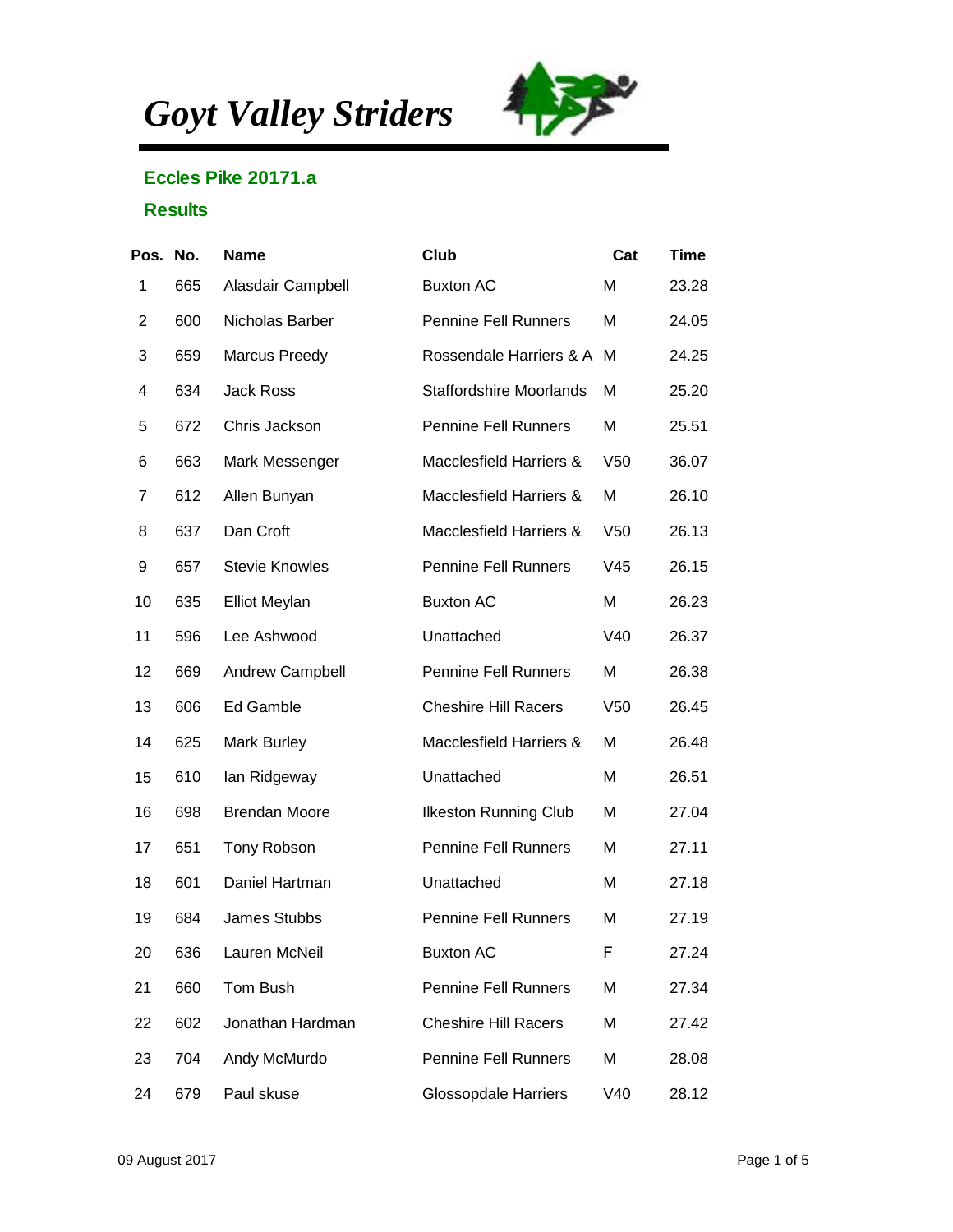| Pos. No. |     | Name                     | Club                         | Cat             | Time  |
|----------|-----|--------------------------|------------------------------|-----------------|-------|
| 25       | 644 | Andy Preedy              | Rossendale Harriers & A V45  |                 | 28.21 |
| 26       | 706 | Mark Richards            | <b>Goyt Valley Striders</b>  | V55             | 28.24 |
| 27       | 686 | <b>Mathew Hulley</b>     | <b>Pennine Fell Runners</b>  | V40             | 28.33 |
| 28       | 709 | <b>Mike Munnelly</b>     | <b>Pennine Fell Runners</b>  | M               | 28.44 |
| 29       | 591 | Daniel Latham            | Unattached                   | Μ               | 28.45 |
| 30       | 654 | Stuart Johnson           | Croatia Skite Club           | M               | 28.48 |
| 31       | 622 | Tom Beasant              | Dark Peak Fell Runners       | M               | 29.00 |
| 32       | 648 | <b>Tom Peers</b>         | Unattached                   | Μ               | 29.03 |
| 33       | 631 | <b>Richard Byers</b>     | <b>Cheshire Hill Racers</b>  | V <sub>50</sub> | 29.07 |
| 34       | 621 | <b>Ashley Ambrose</b>    | Unattached                   | M               | 29.15 |
| 35       | 699 | Jim Trueman              | <b>Pennine Fell Runners</b>  | V <sub>50</sub> | 29.33 |
| 36       | 643 | Neil Hey                 | Macclesfield Harriers &      | V <sub>50</sub> | 29.42 |
| 37       | 624 | <b>Richard Bouglas</b>   | <b>Buxton AC</b>             | M               | 29.50 |
| 38       | 609 | Geoff Cooper             | <b>Ripley Running Club</b>   | V45             | 29.58 |
| 39       | 597 | <b>Matt Hawtin</b>       | Unattached                   | V40             | 30.09 |
| 40       | 655 | James Mulholland         | Unattached                   | Μ               | 30.22 |
| 41       | 588 | <b>Simon Reeves</b>      | <b>Macclesfield Harriers</b> | V40             | 30.30 |
| 42       | 658 | Rob Skelton              | Unattached                   | V40             | 30.34 |
| 43       | 587 | <b>Spence Sivewright</b> | Unattached                   | V <sub>50</sub> | 30.45 |
| 44       | 629 | David Keeling            | <b>Cheshire Hill Racers</b>  | V55             | 30.50 |
| 45       | 604 | Kathleen O Donnell       | Macclesfield Harriers &      | <b>FV40</b>     | 30.52 |
| 46       | 664 | James Kermode            | <b>Davenport Runners</b>     | M               | 31.01 |
| 47       | 613 | Martin Lundy             | <b>Marple Runners</b>        | V <sub>55</sub> | 31.02 |
| 48       | 619 | Ian Charlesworth         | Penistone Footpath Run       | V <sub>50</sub> | 31.07 |
| 49       | 583 | Alan Bocking             | <b>Cheshire Hill Racers</b>  | V60             | 31.08 |
| 50       | 614 | Ali Keates               | <b>FRA</b>                   | <b>FV55</b>     | 31.24 |
| 51       | 678 | Frank Fielding           | <b>Pennine Fell Runners</b>  | V65             | 31.25 |
| 52       | 638 | Elizabeth Leason         | <b>Glossopdale Harriers</b>  | F               | 31.26 |
| 53       | 627 | Adam Kneeshaw            | Unattached                   | M               | 31.36 |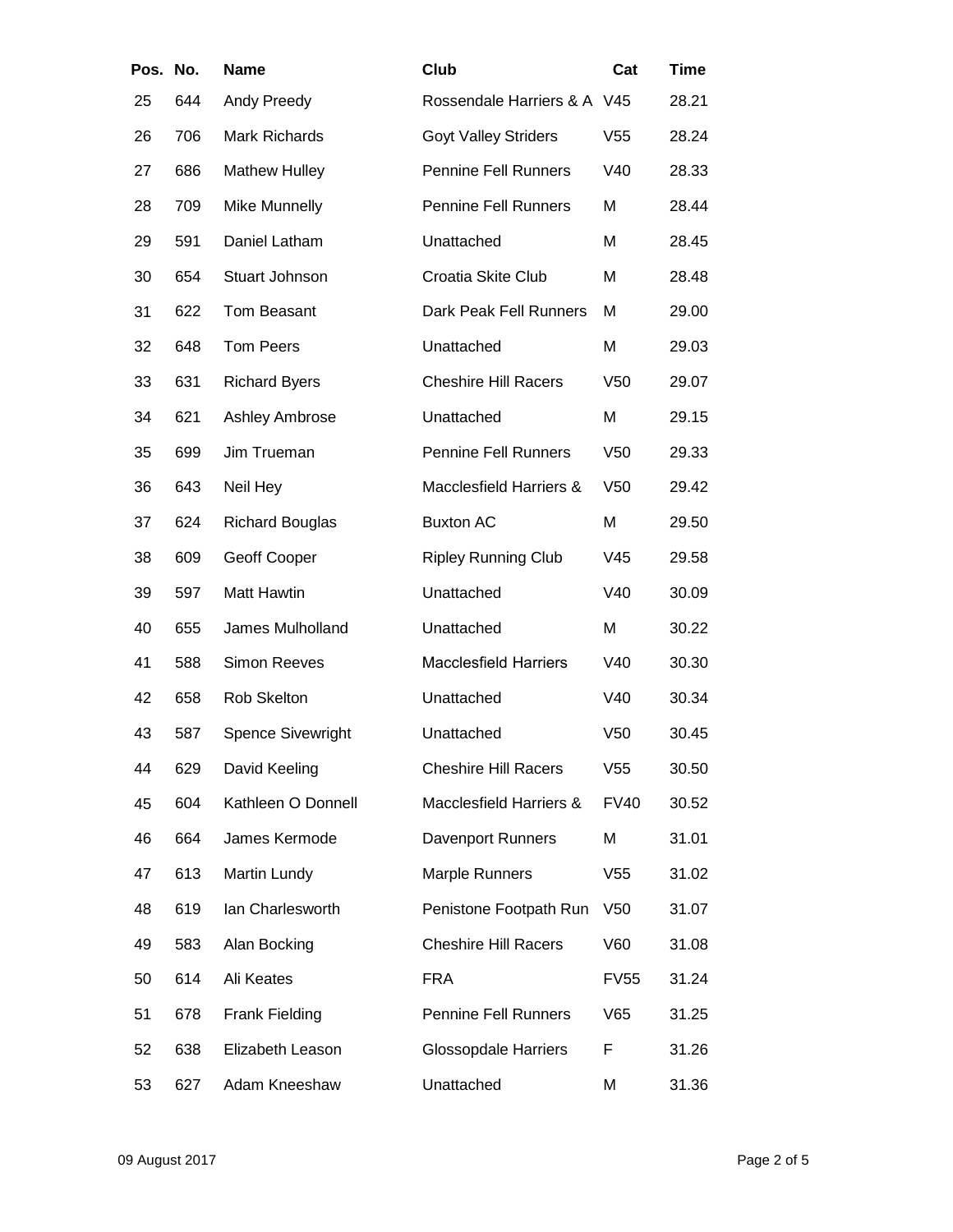| Pos. No. |     | Name                    | Club                        | Cat             | <b>Time</b> |
|----------|-----|-------------------------|-----------------------------|-----------------|-------------|
| 54       | 646 | Kevin Mottram           | <b>Buxton AC</b>            | V40             | 31.40       |
| 55       | 620 | Ann-Marie Jones         | Unattached                  | <b>FV60</b>     | 31.43       |
| 56       | 656 | Luke Kelly              | Unattached                  | M               | 31.44       |
| 57       | 641 | Alistair Barnett        | Unattached                  | M               | 31.50       |
| 58       | 581 | Peter Fleming           | Unattached                  | M               | 31.51       |
| 59       | 696 | Alistair Fitzgerald     | Unattached                  | V40             | 31.58       |
| 60       | 605 | <b>Barry Blyth</b>      | Macclesfield Harriers &     | V70             | 32.05       |
| 61       | 662 | David Vann              | Unattached                  | V <sub>50</sub> | 32.17       |
| 62       | 628 | Jerimiah Raftery Davies | Unattached                  | M               | 32.18       |
| 63       | 707 | Mark Cliff              | <b>Pennine Fell Runners</b> | V45             | 32.26       |
| 64       | 670 | lan Ashenden            | <b>Pennine Fell Runners</b> | V40             | 32.31       |
| 65       | 630 | <b>Richard Mellor</b>   | Unattached                  | V <sub>50</sub> | 32.40       |
| 66       | 708 | Jemma Cliff             | <b>Pennine Fell Runners</b> | F               | 32.48       |
| 67       | 693 | Sebastian Smith         | Unattached                  | M               | 33.06       |
| 67       | 689 | Glennis Richardson      | <b>Hyde Striders</b>        | <b>FV55</b>     | 35.53       |
| 68       | 586 | Benjamin Smith          | Unattached                  | M               | 33.09       |
| 69       | 626 | Nick Ham                | <b>Glossopdale Harriers</b> | V50             | 33.10       |
| 70       | 691 | Louise Barratt          | John Lewis RC               | F               | 33.13       |
| 71       | 593 | Jo Bednall              | Unattached                  | <b>FV50</b>     | 33.22       |
| 72       | 647 | George Whelan           | <b>Buxton AC</b>            | M               | 33.29       |
| 73       | 623 | Neil Hindle             | <b>FRA</b>                  | V60             | 33.35       |
| 74       | 705 | <b>Eddie Powell</b>     | <b>TC Runners</b>           | M               | 33.38       |
| 75       | 589 | Mark Thoroughgood       | Unattached                  | V45             | 33.40       |
| 76       | 674 | Jane Mellor             | <b>Pennine Fell Runners</b> | <b>FV50</b>     | 33.44       |
| 77       | 642 | John Macintosh          | Unattached                  | V <sub>50</sub> | 33.49       |
| 78       | 688 | Esme Brack              | <b>Glossopdale Harriers</b> | F               | 34.05       |
| 79       | 675 | Pete Wallroth           | <b>Glossopdale Harriers</b> | M               | 34.10       |
| 80       | 582 | Dale Fleming            | Unattached                  | M               | 34.22       |
| 81       | 683 | <b>Steve Hennessey</b>  | <b>Goyt Valley Striders</b> | V60             | 34.26       |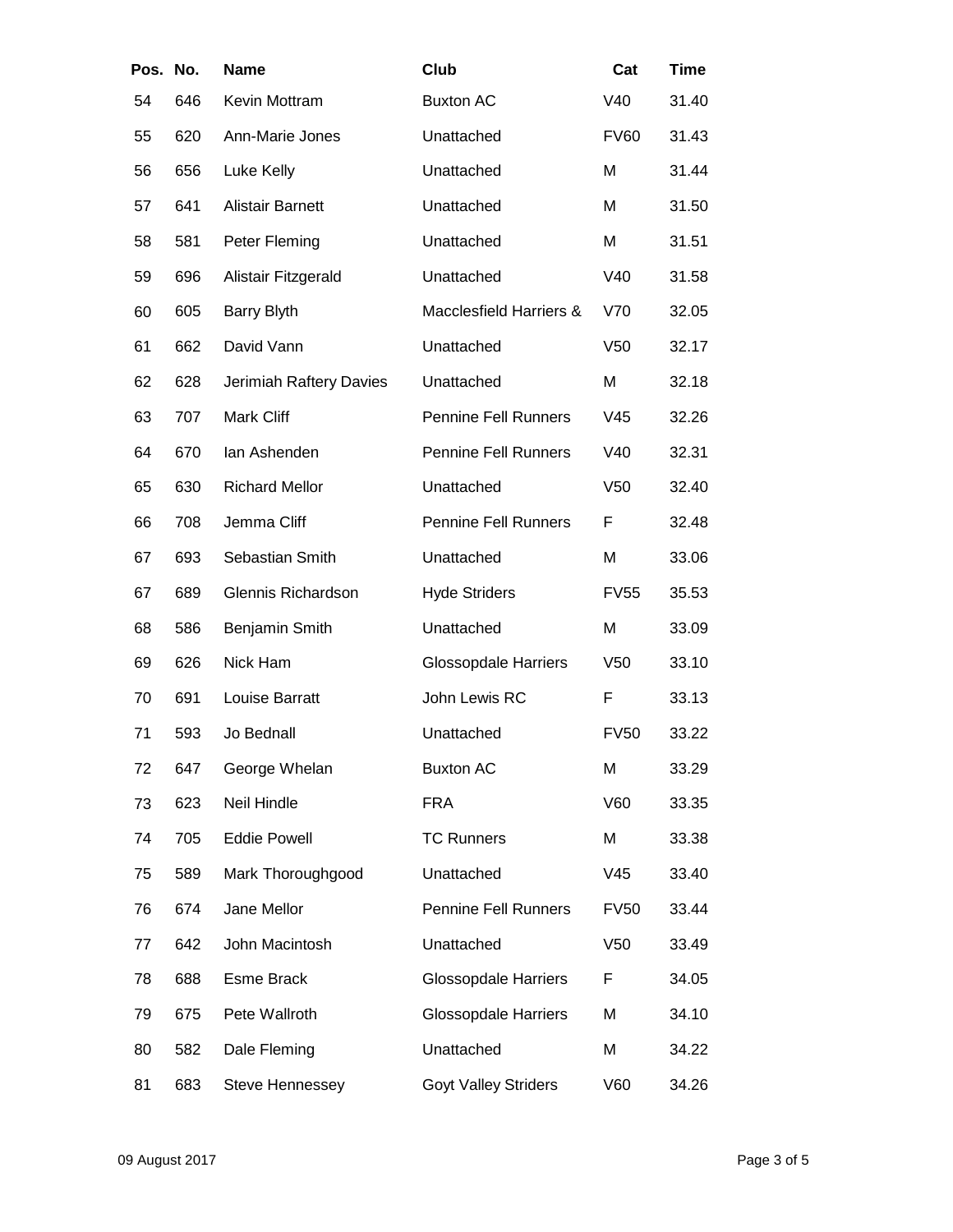| Pos. No. |     | Name                       | Club                        | Cat             | Time   |
|----------|-----|----------------------------|-----------------------------|-----------------|--------|
| 82       | 594 | Andy Jackson               | Unattached                  | M               | 34.30  |
| 83       | 661 | Katie Vann                 | Unattached                  | F               | 34.33  |
| 84       | 603 | Mark Fermer                | <b>Pennine Fell Runners</b> | V <sub>55</sub> | 34.34  |
| 85       | 640 | Tom Fryers                 | Penistone Footpath Run      | M               | 34.35  |
| 86       | 676 | Lawrence Fennelly          | <b>Glossopdale Harriers</b> | V <sub>55</sub> | 34.37  |
| 87       | 701 | <b>Richard Law</b>         | Heptonstall                 | M               | 34.42  |
| 88       | 639 | Paul Fryers                | Penistone Footpath Run      | V45             | 34.48  |
| 89       | 574 | Heather Jansevska          | <b>Glossopdale Harriers</b> | F               | 34.50  |
| 90       | 653 | Paul Hills                 | <b>Pennine Fell Runners</b> | V55             | 34.51  |
| 91       | 611 | <b>Carl Lewis Braddock</b> | <b>Hazel Grove Runners</b>  | V <sub>50</sub> | 34.52  |
| 92       | 599 | Alan Brentnall             | <b>Pennine Fell Runners</b> | V65             | 34.59  |
| 93       | 633 | Simon Bolton               | <b>Cheshire Hill Racers</b> | V <sub>50</sub> | 35.23  |
| 94       | 617 | Gordon Sharp               | Unattached                  | V60             | 35.46  |
| 95       | 618 | Julie Smith                | Unattached                  | <b>FV50</b>     | 35.47  |
| 96       | 616 | Mark Day                   | <b>Marple Runners</b>       | V45             | 35.48  |
| 98       | 575 | Rebecca Smith              | <b>Glossopdale Harriers</b> | <b>FV45</b>     | 35.56  |
| 99       | 673 | <b>Cheryl Stitt</b>        | <b>Glossopdale Harriers</b> | <b>FV40</b>     | 35.57  |
| 100      | 682 | Melvyn McCart              | Unattached                  | V <sub>55</sub> | 36.19  |
| 101      | 650 | Kieran Smallbone           | <b>Goyt Valley Striders</b> | M               | 36.32  |
| 102      | 703 | Paul Barratt               | Unattached                  | V45             | 36.43  |
| 103      | 571 | Peter Macfarlane           | Dark Peak Fell Runners      | V60             | 36.47  |
| 104      | 608 | Alistair Jordan            | <b>Marple Runners</b>       | V <sub>50</sub> | 36.56  |
| 105      | 592 | <b>Alfie Bailey</b>        | <b>Buxton AC</b>            | M               | 37.05  |
| 106      | 578 | Eddie Alder                | Unattached                  | V45             | 37.11  |
| 107      | 667 | <b>Heather Fryer</b>       | <b>Buxton AC</b>            | <b>FV50</b>     | ###### |
| 108      | 590 | Peter Bailey               | Unattached                  | V <sub>55</sub> | 37.42  |
| 109      | 687 | Joanne Brack               | <b>Glossopdale Harriers</b> | <b>FV50</b>     | 38.13  |
| 110      | 702 | Aaron Lamb                 | <b>Marple Runners</b>       | M               | 38.30  |
| 111      | 680 | Luke Holme                 | Unattached                  | M               | 38.46  |